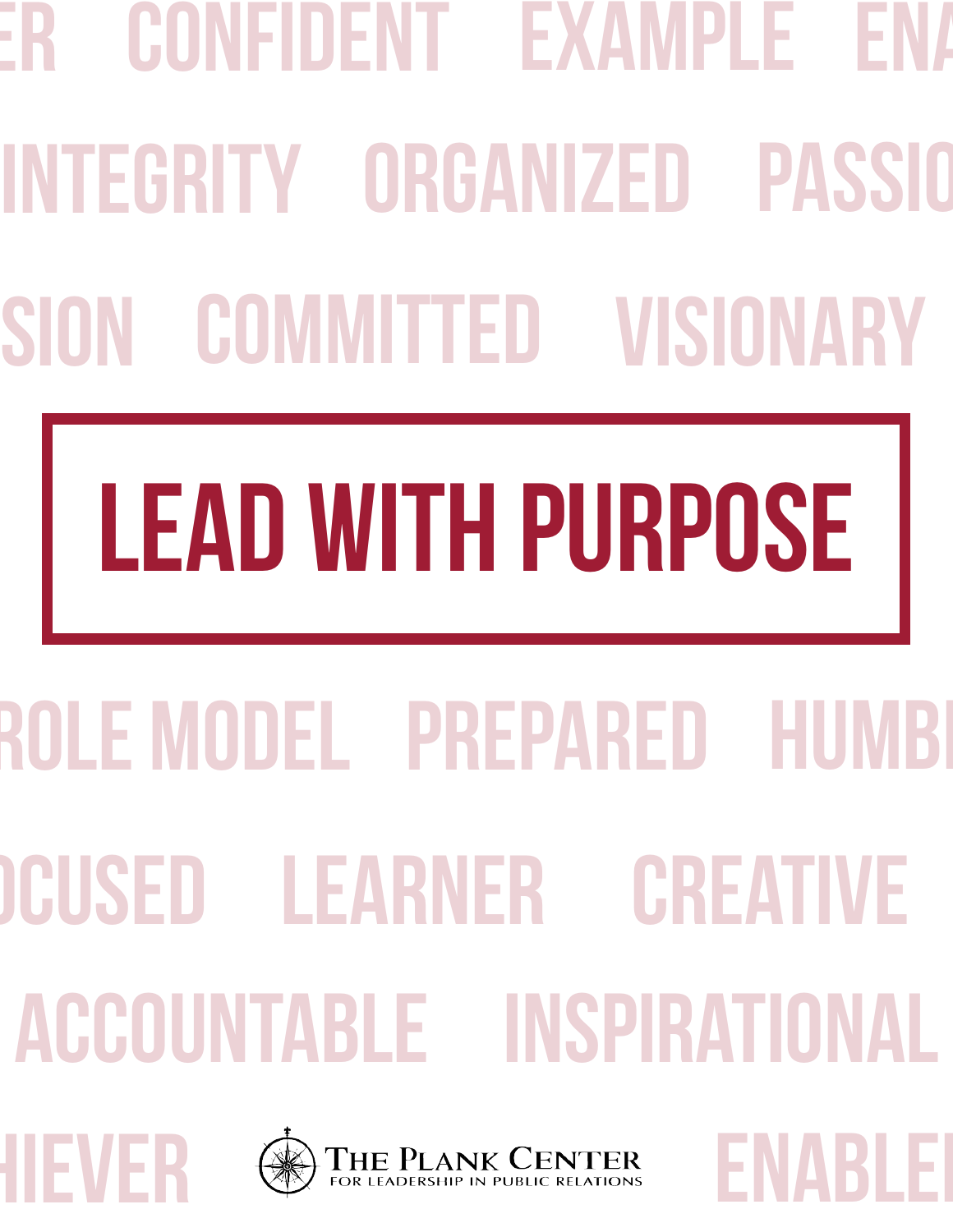### Dear Emerging Leader,

You are the future of the public relations profession. As the leading international resource for those passionate about advancing their careers and the public relations profession, The Plank Center for Leadership in Public Relations is pleased you are taking the next step to develop and strengthen your leadership skills.

From the classroom to the boardroom, leaders play crucial roles in all groups and at all organizational levels, and The Center wants to empower, elevate and inspire you to lead with purpose.

This toolkit is a free resource filled with best practices in leadership, mentorship, and diversity & inclusion; lessons from leaders; scholarship opportunities; and much more.

We hope this toolkit informs and inspires you to discover the emerging leader within.

Karla K Staver

Karla K. Gower, Ph.D. Director, The Plank Center for Leadership in Public Relations

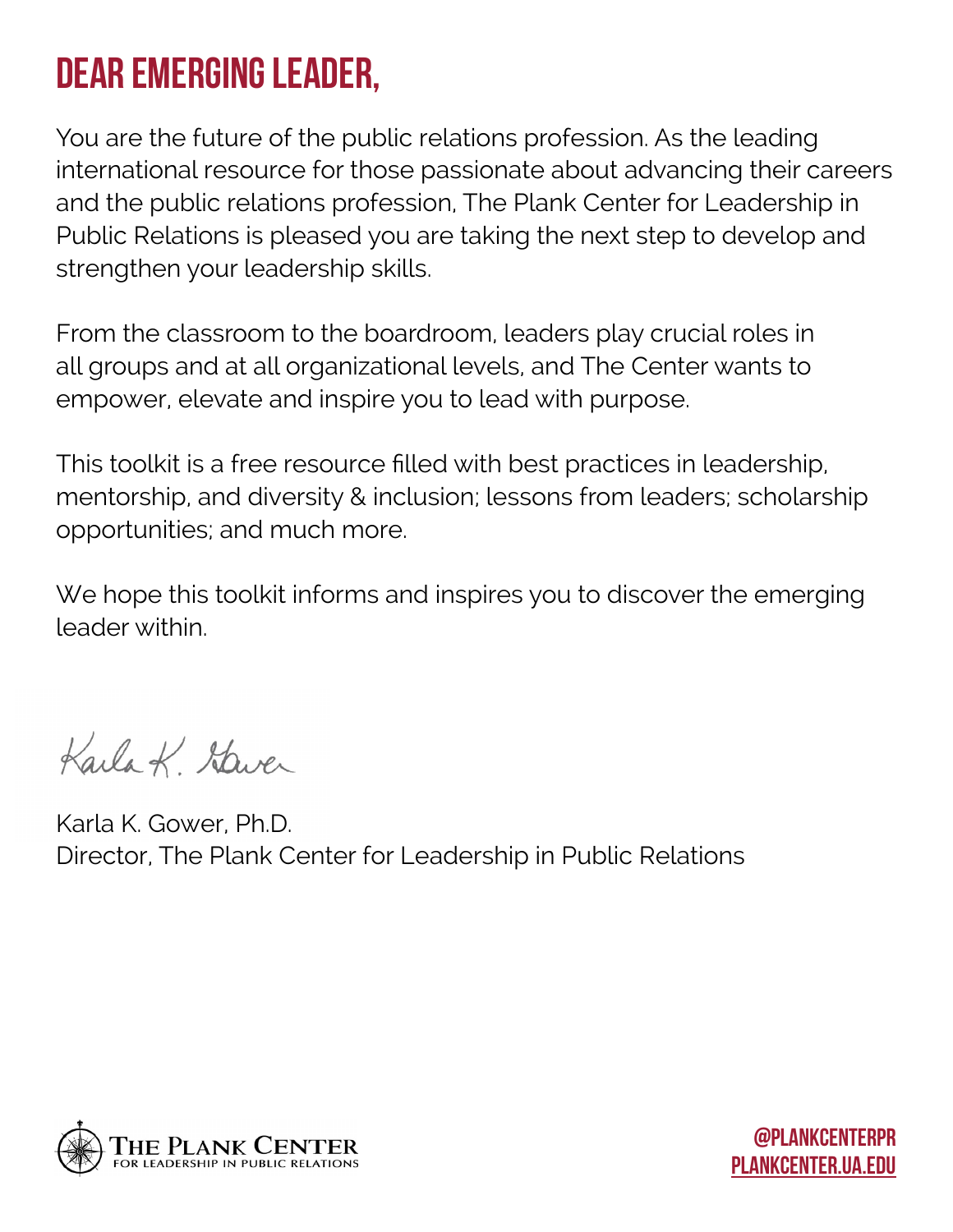### about the plank center

The Plank Center for Leadership in Public Relations is the leading international resource for practitioners, educators and students who are passionate about advancing their careers and the public relations profession. Along with its pillars of leadership, mentorship, and diversity & inclusion, The Center seeks to bridge the gap between education and practice through its research, programs and initiatives, and assist organizations in adopting best-in-class practices.

The Center has a variety of free resources for public relations students, educators and professionals, including:

### **2 LESSONS FROM LEADERS**

More than 100 leaders have shared personal messages of counsel, wisdom and experience for countless generations of PR pros.

### **MEBINARS**

With more than 10 on-demand webinars online, the time to discover and explore relevant topics is now. The most popular is "Getting a Job in PR."

### **S** PLATFORM MAGAZINE

Industry professionals stress the importance of good writing skills. Pitch your article or blog post to Platform Magazine. It's the perfect way to advance your writing skills and add published work to your résumé.

### *C* RESEARCH

Focused on leadership, mentorship, and diversity & inclusion, 35 completed studies explore the truths of the PR industry through a global lens.

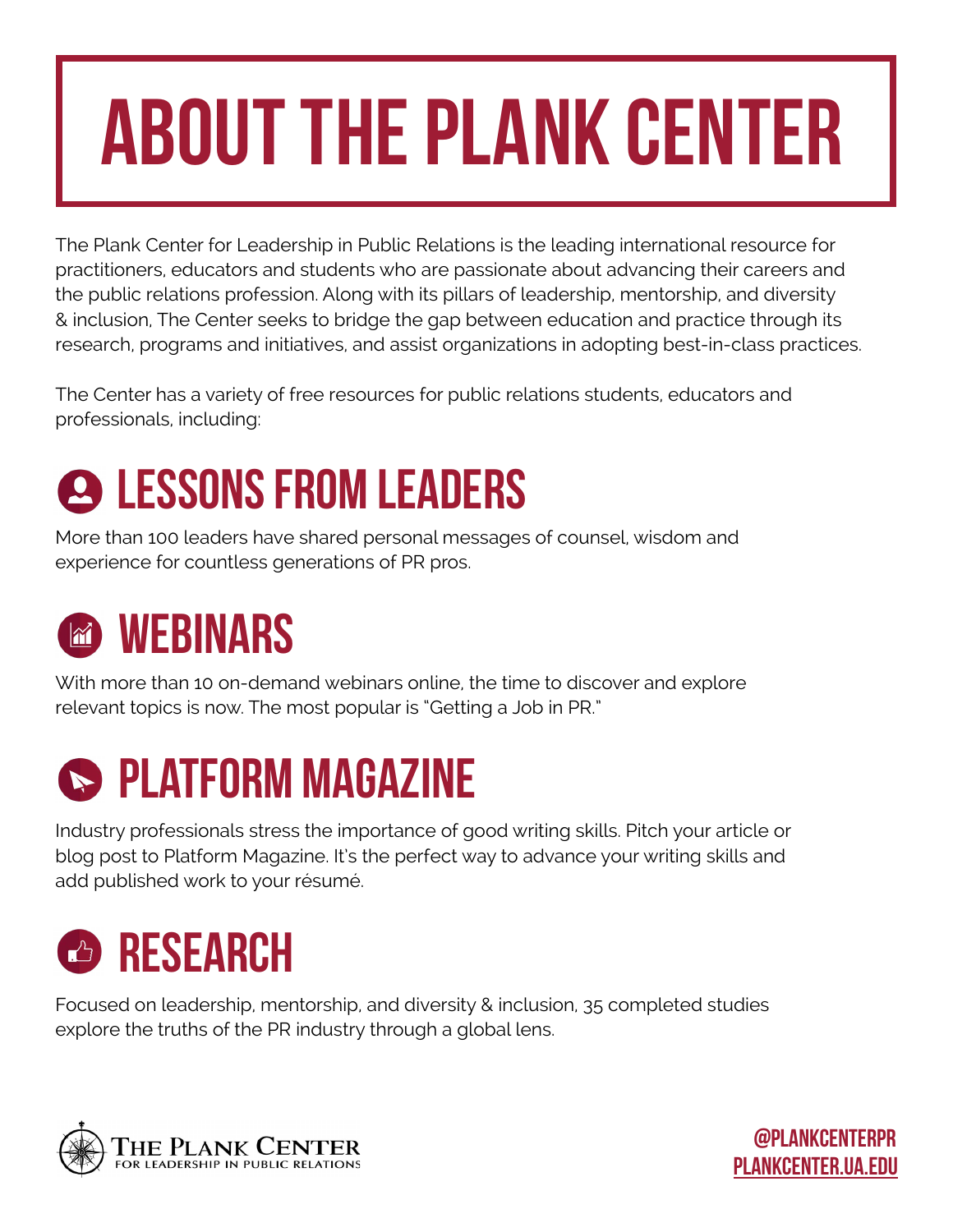## LESSONS FROM LEADERS

**From the classroom to the boardroom, leaders are needed at all organizational levels. More than 100 public relations leaders have shared lessons on leadership, mentorship, diversity & inclusion, ethics and more.**

#### [Interviews with pr legends & leaders](http://plankcenter.ua.edu/resources/leaders/videos/)

More than 25 video interviews with distinguished PR leaders have been conducted to highlight their views on leadership qualities, practices and experiences. We hope you find inspiration from the legends and leaders. These interviews remind us to keep learning, dreaming and, of course, leading. More interviews can be found on The Plank Center website under [Interviews with Public](http://plankcenter.ua.edu/resources/leaders/videos/)  [Relations Leaders.](http://plankcenter.ua.edu/resources/leaders/videos/)



#### **RON CULP** - Consultant and educator

Before joining the world of academia, Ron Culp held senior public relations positions at four Fortune 500 corporations and two major agencies. He says that to develop leadership skills as a student, you "just have to find ways to get involved. And if you just stick to the coursework, it's not going to happen." [Click here](http://plankcenter.ua.edu/plank-legends-leaders-ron-culp/) to access more from Ron Culp.



#### HAROLD BURSON - Agency

Harold Burson is one of the most influential practitioners in the world. Burson stresses the importance to "get along with all kinds of people." [Click here](http://plankcenter.ua.edu/plank-legends-leaders-harold-burson/) to access more leadership advice from Harold Burson.



#### DR. NILANJANA BARDHAN - Educator

Nilanjana Bardhan, a recognized and awarded educator, shares messages of counsel by saying it's important "not to judge people based on differences but to understand how to build relationships despite differences." [Click here](http://plankcenter.ua.edu/resources/leaders/videos/plank-legends-leaders-dr-nilanjana-bardhan/) to access more leadership advice from Dr. Nilanjana Bardhan.

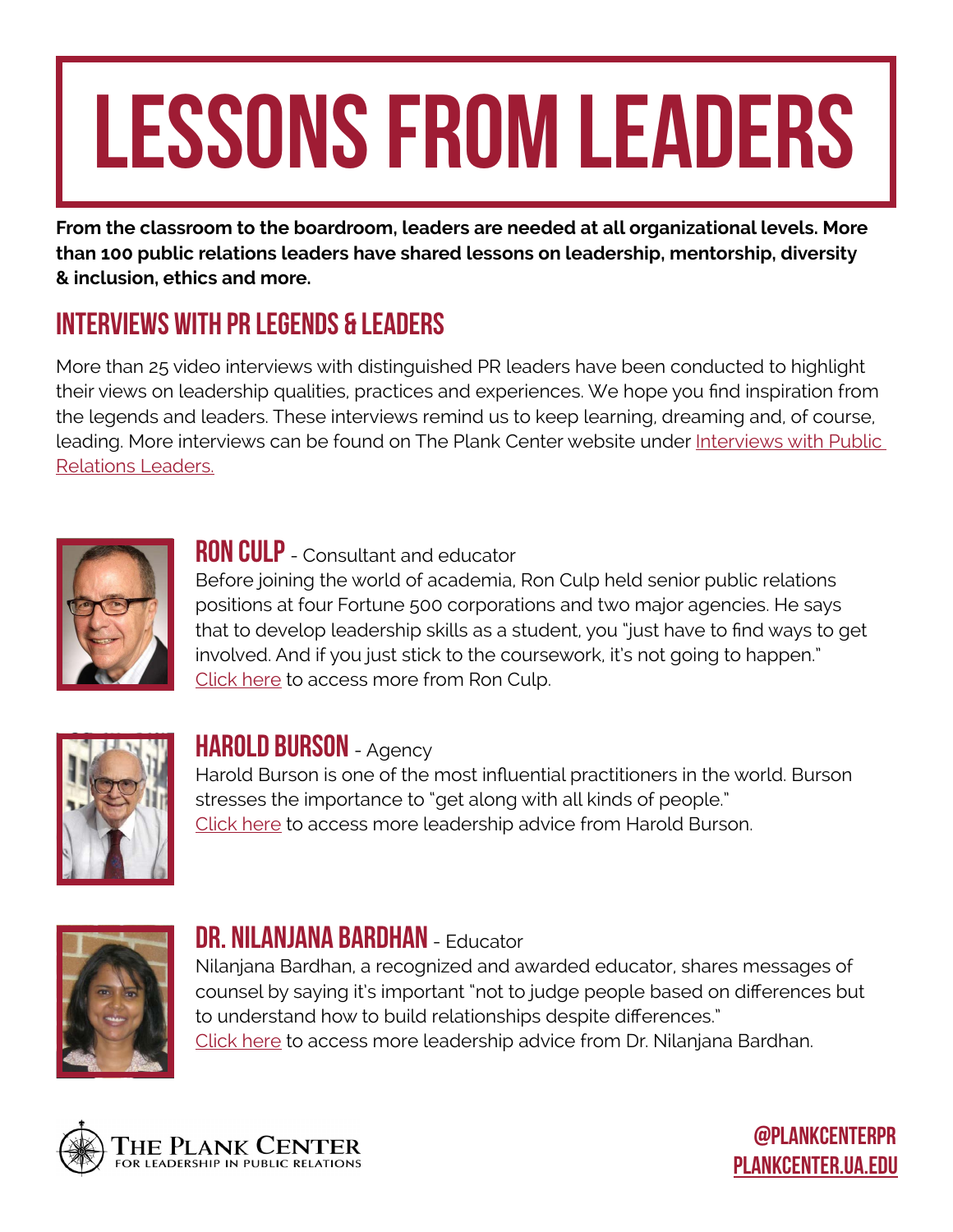

#### **OFIELD DUKES** - Advocacy

As a hero in our profession, Ofield Dukes had a passion for advocacy. He organized the first congressional caucus and served on the boards of the Martin Luther King Jr. Center for Non-Violent Change and the Congressional Black Caucus Foundation. Dukes explains it's "important to develop a passion, not to be good, not to be outstanding, but to be excellent, not once a week, but every day." [Click here](http://plankcenter.ua.edu/plank-legends-leaders-ofield-dukes/) to access more from Ofield Dukes.



#### **BRIDGET COFFING** - Corporate

Bridget Coffing has more than 35 years of experience working in public affairs, issues management, corporate marketing communications, public relations and advertising agencies. When reflecting on leadership styles, Coffing says that "one of the primary things is to be a great listener."

[Click here](http://plankcenter.ua.edu/plank-legends-leaders-bridget-coffing/) to access more leadership advice from Bridget Coffing.



#### **ALICIA THOMPSON** - Agency

Alicia Thompson has more than 20 years of experience developing and implementing marketing, corporate and crisis management communications strategy. Thompson believes that young professionals should "first and foremost become students of leadership." [Click here](http://plankcenter.ua.edu/resources/leaders/videos/alicia-thompson/) to access more leadership advice from Alicia Thompson.

#### [Legacies from legends in pr](http://plankcenter.ua.edu/?s=legacies+from+legends)

In 2007, The Plank Center, with direction from Betsy Plank, began work to recognize PRSSA's 40th anniversary year of 2007-2008. We asked legendary professional honorees to write brief personal messages of counsel, wisdom and experience for publication as a gift to students. Thirty-four of those honorees answered that first call – a remarkable response and reflection of caring for students. The success of the first edition of "Legacies from Legends in PR" prompted this edition as an ongoing and unique project that captures messages and insights. It's a proud roster of respected leaders whose work has strengthened the public relations practice and education. To continue Betsy's legacy **[the Plank Center is offering a complimentary](http://bit.ly/PlankLegends)  [download \(PDF\).](http://bit.ly/PlankLegends)** We hope this book informs and inspires those who will shape the next generation of public relations leaders.

#### For your organization, consider using these resources as added programming.

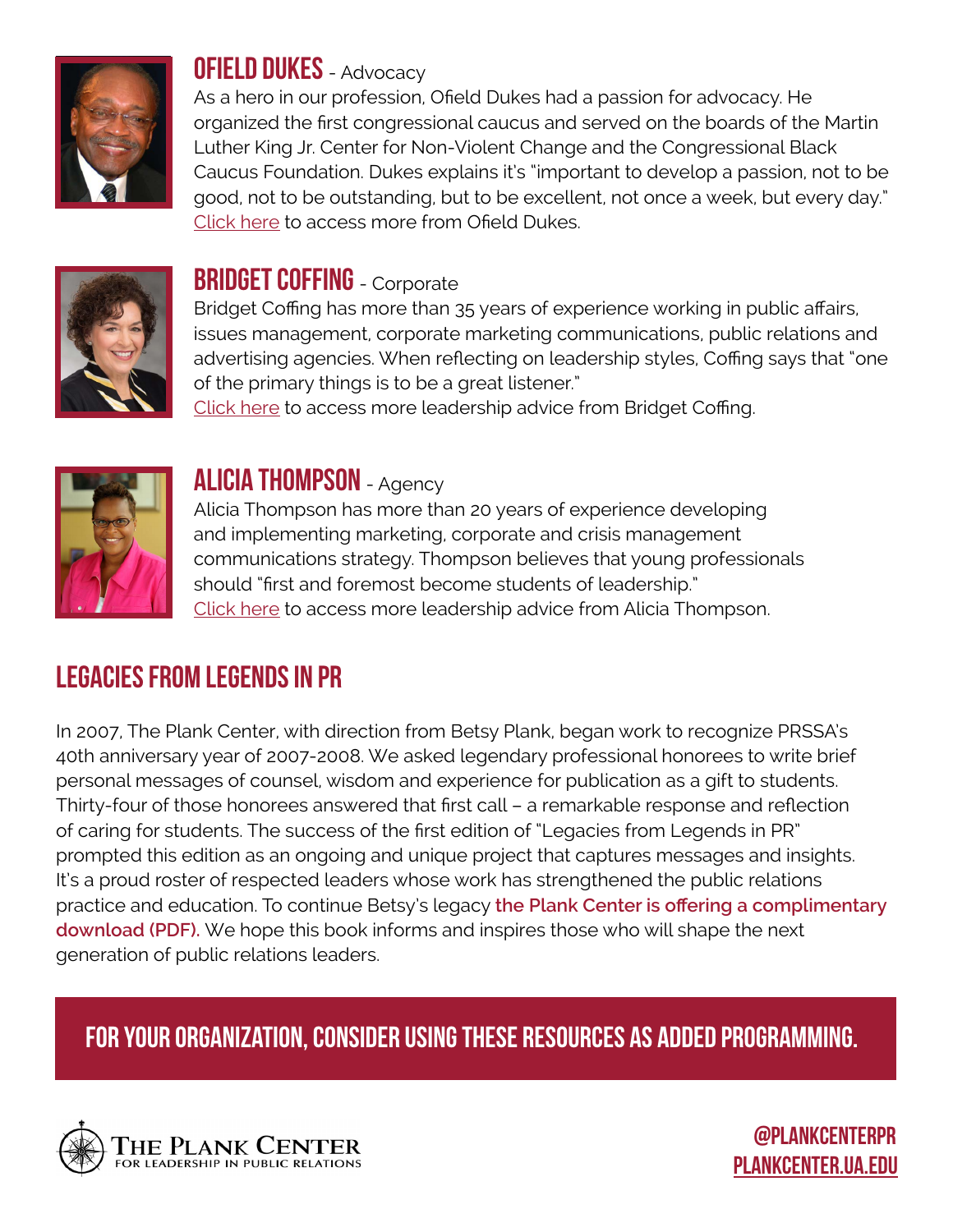### Webinars

**Each year, The Plank Center hosts a series of free webinars to add to its collection. With more than 10 webinars on-demand, the time to discover and explore relevant topics is now. Favorites include "Getting a Job in PR," "Hidden Figures in PR" and "Things I Wish I Knew Before Entering the Workforce."**

**GETTING A JOB IN PR** - Are you ready to get a job in public relations? Are you hungry to learn how to set yourself apart from the thousands of applicants? This webinar examined the characteristics and traits in demand for public relations positions, offered helpful tips on how to stand out from the competition in your job search, and provided insight on how managers attract, retain and develop top performers.

THINGS I WISH I KNEW BEFORE ENTERING THE WORKFORCE - Public relations students, are you eager to graduate and begin your career? Position yourself for even greater success. The webinar provided 10 insights on how to impress your colleagues from day one and offered applicable tips to overcome perceptions of the millennial generation.

WOMEN & LEADERSHIP IN PUBLIC RELATIONS - According to The Holmes Report, women make up about 70 percent of the PR workforce, but they only hold about 30 percent of the top positions in the industry. The Center's 2017 Leadership Report Card found that being successful in the field is still challenging for women — the pay gap is real; the opportunity gap is real; and the beingheard-and-respected gap is real. The webinar discusses how to bridge those gaps, including action items for current leaders at all organizational levels.

[Hidden figures in PR: Putting a long-overdue spotlight on african-american pr](http://plankcenter.ua.edu/resources/webinars/)  PIONEERS - When you think of the [pioneers](http://plankcenter.ua.edu/resources/webinars/) of the public relations profession, who comes to mind? Our textbooks taught us the pioneers of our profession – Ivy Lee and Edward Bernays – but this webinar shines a light on those the textbooks missed — the "Hidden Figures in PR." The webinar provides deeper insight and understanding of the history of our profession.

> For additional programming for your organizations, press play on any of the Center's webinars.

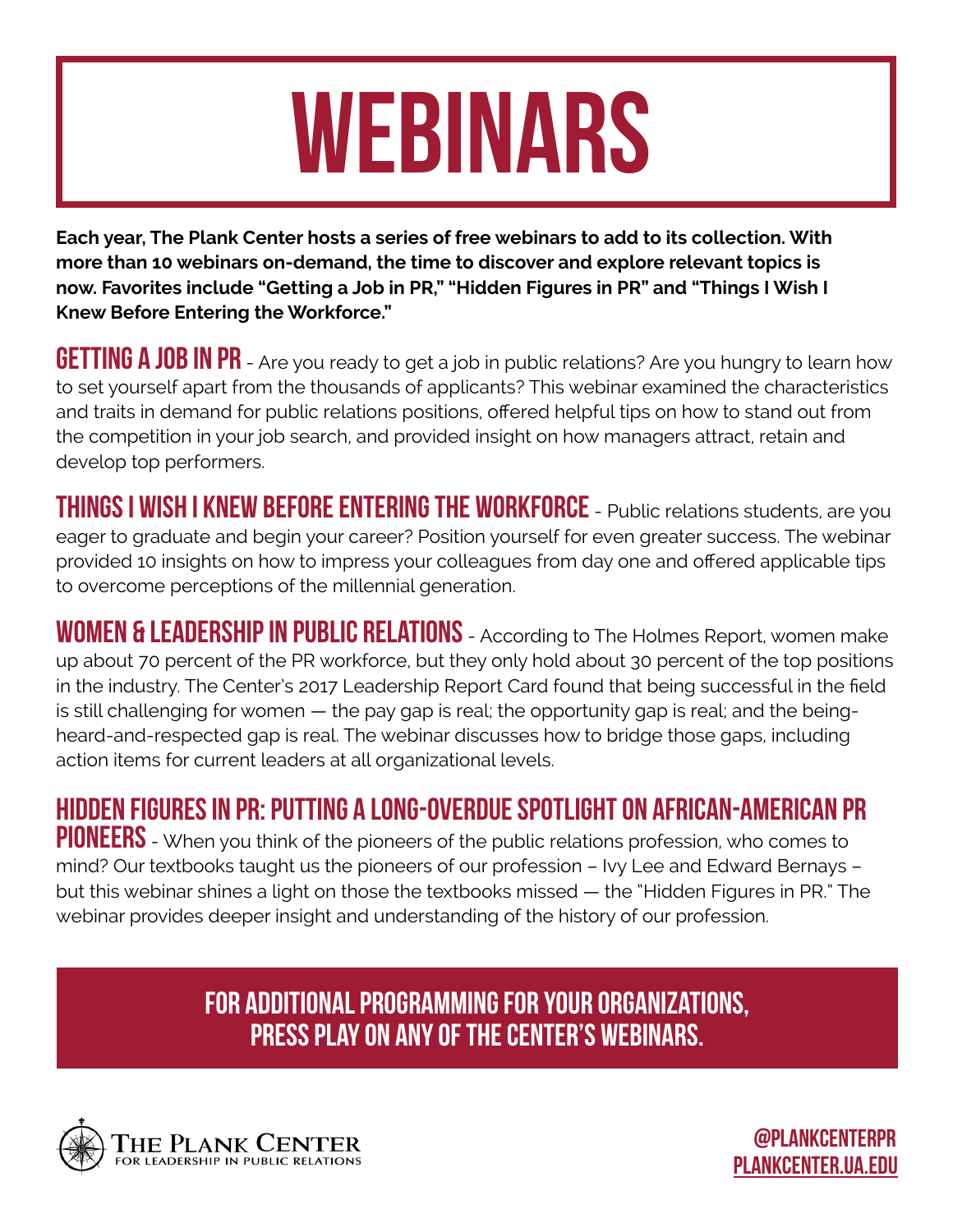## Platform Magazine

**Add "published writer" to your résumé. This online magazine offers students an outlet to pitch articles and blogs. Published work can enhance any résumé and help build connections. Along with content creation opportunities, Platform Magazine offers free online [AP Style](http://platformmagazine.org/2015/01/05/ap-style-quiz/)  [quizzes](http://platformmagazine.org/2015/01/05/ap-style-quiz/) and [PR Terms quizzes](http://platformmagazine.org/2015/01/05/pr-terms-quiz/) so anyone can become a writing pro.** 

#### **CONTRIBUTE**

Become a published writer by pitching your work to Platform Magazine. **[Visit the website](http://platformmagazine.org/contribute-to-platform/)** for tips and guidelines on pitching your article. The article or blog will be reviewed by the editorial team; topics should focus on industry trends, timely news reports, or pieces that represent leadership, ethics or creative perspectives. To pitch your story, email **[platformmagazine@gmail.com](mailto:platformmagazine%40gmail.com?subject=)**.

#### Platform articles you may be interested in:

#### **[You Are More Than Your Job Title](http://platformmagazine.org/2018/02/19/you-are-more-than-your-job-title/)** - by Maret Montanari

Mark Harris and Taylor Shelnutt are two examples of how to be a leader in the public relations industry. Both describe the ways that you can determine your leadership role throughout your career path. Discover what Harris believes is the difference between "Leadership" and "leadership," while hearing how Shelnutt found her way to a leadership position early in her career.

#### **Q&A With Jon Iwata, Former IBM Executive** - by Skylar Spencer

Jon Iwata, one of the most respected leaders in corporate communication, discusses his role with IBM and his accomplishments with the company. This in-depth Q&A serves as a tool in learning about global leadership. Check out our Facebook live video with Jon Iwata [here.](http://plankcenter.ua.edu/ibms-former-brand-marketing-and-communication-leader-to-addresses-the-future-of-public-relations/
)

#### **[5 Ways to Gain Trust](http://platformmagazine.org/2017/05/16/5-ways-gain-trust/)** - by Baylee Akins, contributing writer

Amanda Sapp, vice president of planning for Edelman, talks about ways to be strategic in times of change. Sapp touches on five ways to stay ahead of the ever-changing world, and she encourages people to adopt these and be ready to use them in the workforce.

#### Encourage your organization to further their pitching and writing skills.

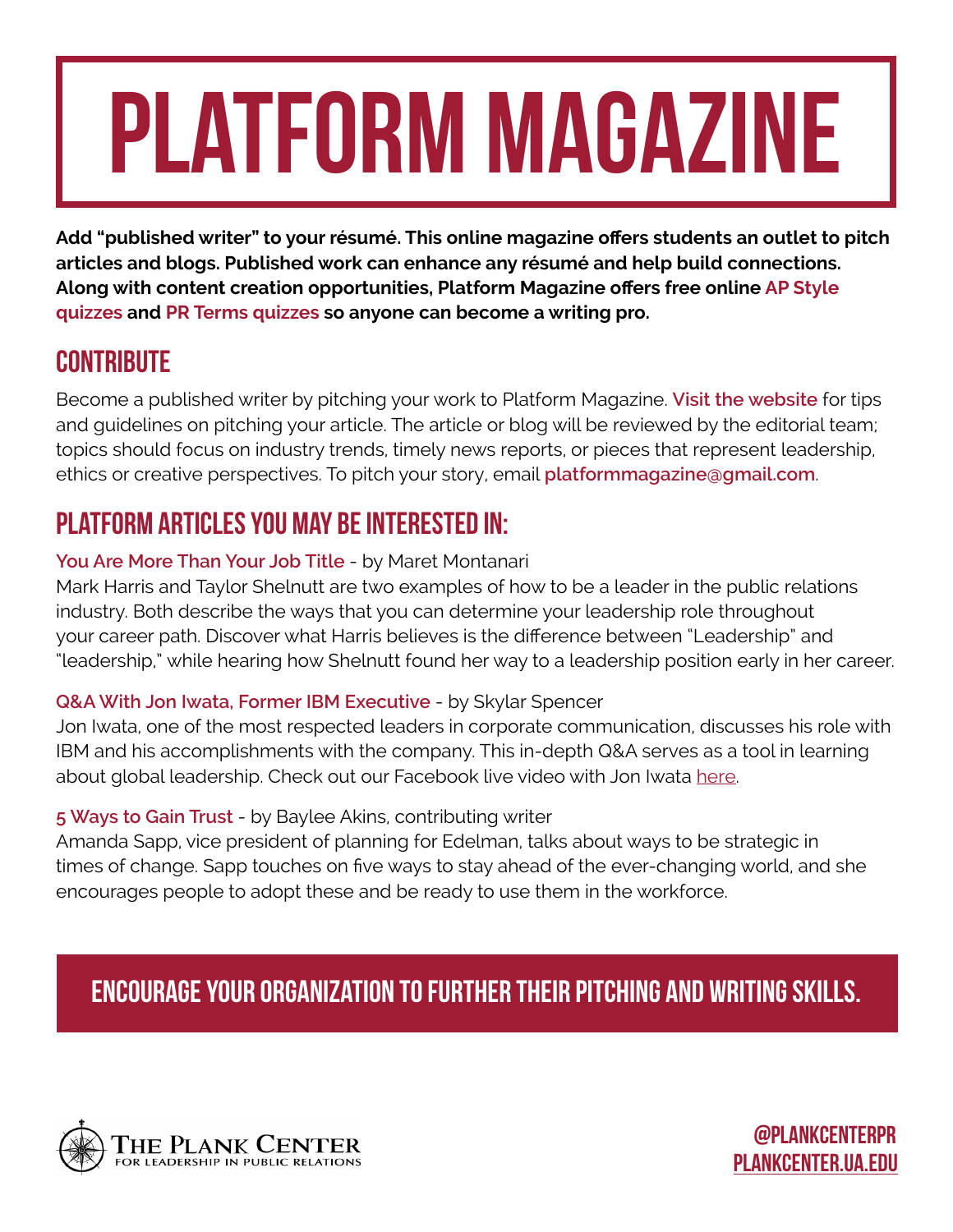### **RESEARCH**

**Leaders exert significant influence on the success, future and image of their profession. Yet only a few public relations studies have explored this important topic. One goal of The Center is to build a research-based foundation of knowledge regarding the values, qualities and dimensions of excellent leadership, mentorship and diversity & inclusion in public relations.** 

#### [Five steps for better leadership](http://plankcenter.ua.edu/5-steps-to-better-leadership/)

How would you grade yourself as a leader? The Plank Center's **[Report Card](http://plankcenter.ua.edu/gender-differences-deepen-leader-employee-gap-remains-and-grades-slide-in-plank-center-report-card-2017-on-pr-leaders/)**, a biennial study on leadership in PR, suggests leadership in the public relations industry is average. However, you can start your journey to become an outstanding leader right now. Dr. Bruce Berger, professor emeritus at The University of Alabama, shares five things you can do to improve both your leadership skills and your team.

1. **Humanize:** Small changes in your language and behavior can help personalize your leadership style. Leadership is about "we," not "I." Dr. Marshall Goldsmith, author, teacher and executive coach to Fortune 500 CEOs, advises leaders to stop saying "no" and "however" when responding to others' ideas.

2. **Equalize:** As a leader you have the power to eliminate inequalities, especially among people of diverse backgrounds. The extent to which equality is practiced and perceived strongly influences trust, engagement, productivity and retention.

3. **Self-reflect:** Self-awareness stemming from reflection is the foundation of great leadership. To continuously improve as a leader, take a few minutes each day to think about your communication and behaviors: what you did, why, how and to what effect on others. Could you have done it better or involved others?

4. **Listen:** Becoming a more active listener is hard work and takes time. However, the less we listen, the more we misunderstand, weaken relationships, impair engagement and tilt toward poor decisions. Attend a workshop or webinar on active listening. Ask trusted colleagues for candid feedback. Practice, practice, practice.

5. **Enrich:** You can enrich your team's attitude, work and growth in many ways. Share performance feedback regularly. Celebrate, reward and recognize accomplishments. Bring positive energy that inspires, motivates and builds commitment. If you don't do this, then don't expect your team to do so either.

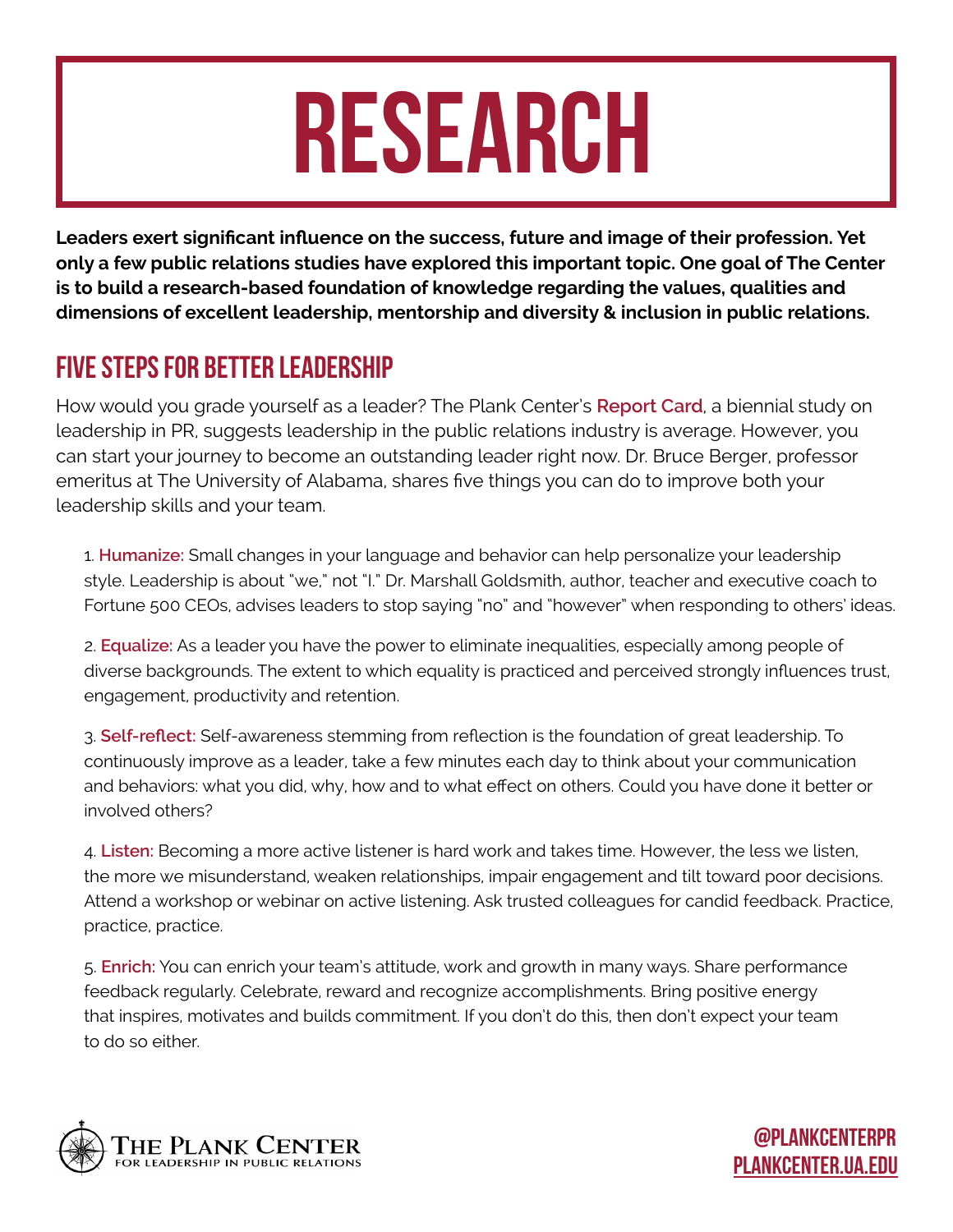#### **MENTORSHIP**

Did you know that Betsy Plank's mentor directed her to pursue a public relations position? Years later Betsy said, "mentoring is one of the strongest ways to spell success in public relations." After dedicating more than 60 years to the industry, her legacy is most visible in the countless public relations professionals, educators and students who credit her with taking the time to mentor them. Take a page out of Betsy's book: mentor and be mentored.

Mentorship is when a mentor, or someone with experience in a certain field, creates a bond or relationship with a mentee, an individual looking to grow his or her expertise in that field. Whether in a personal or professional setting, mentors guide and advocate for their mentees, while the mentees provide their mentors with a different perspective.

*-Get the most out of your mentorship relationship. [Click here](http://plankcenter.ua.edu/wp-content/uploads/2017/08/The-Plank-Center-Mentorship-Guide.pdf) to see The Plank Center's Mentorship Guide – one of the free resources for students, educators and professionals.*

Mentorship programs can allow mentees to advance in their fields faster, earn higher salaries and develop more satisfaction in their jobs than individuals who don't have mentors. In addition, employers get better performance from employees and have greater success in recruiting, training and keeping top talent.

**[Ten best practices for mentorship](http://plankcenter.ua.edu/wp-content/uploads/2017/07/Mentoring.final_.10.19.16.pdf)** - Check out **[this link](http://plankcenter.ua.edu/wp-content/uploads/2017/07/Mentoring.final_.10.19.16.pdf)** for detailed information on these best practices.

- •Identify the purpose and available resources, then set clear goals and expectations
- •Demonstrate management's support
- •Provide training
- •Hold all parties accountable
- •Provide time for mentees to watch, do, interact and learn
- •Encourage mentors to model professionalism
- •Be helpful, transparent and honest
- •Maintain consistency and know that mentoring takes time
- •Don't forget to mentor leaders
- •Provide an "out" for mentoring relationships that do not work

#### Diversity and Inclusion

Be a champion of diversity and inclusion.

It's your job to communicate effectively to a broad and inclusive audience. Every organization can benefit from having diverse perspectives. As Ron Culp said, "It's right, and it's smart."

[PLANKCENTER.UA.EDU](http://plankcenter.ua.edu/)

@Plankcenterpr

Along with its pillars of leadership and mentorship, The Plank Center is a catalyst for other

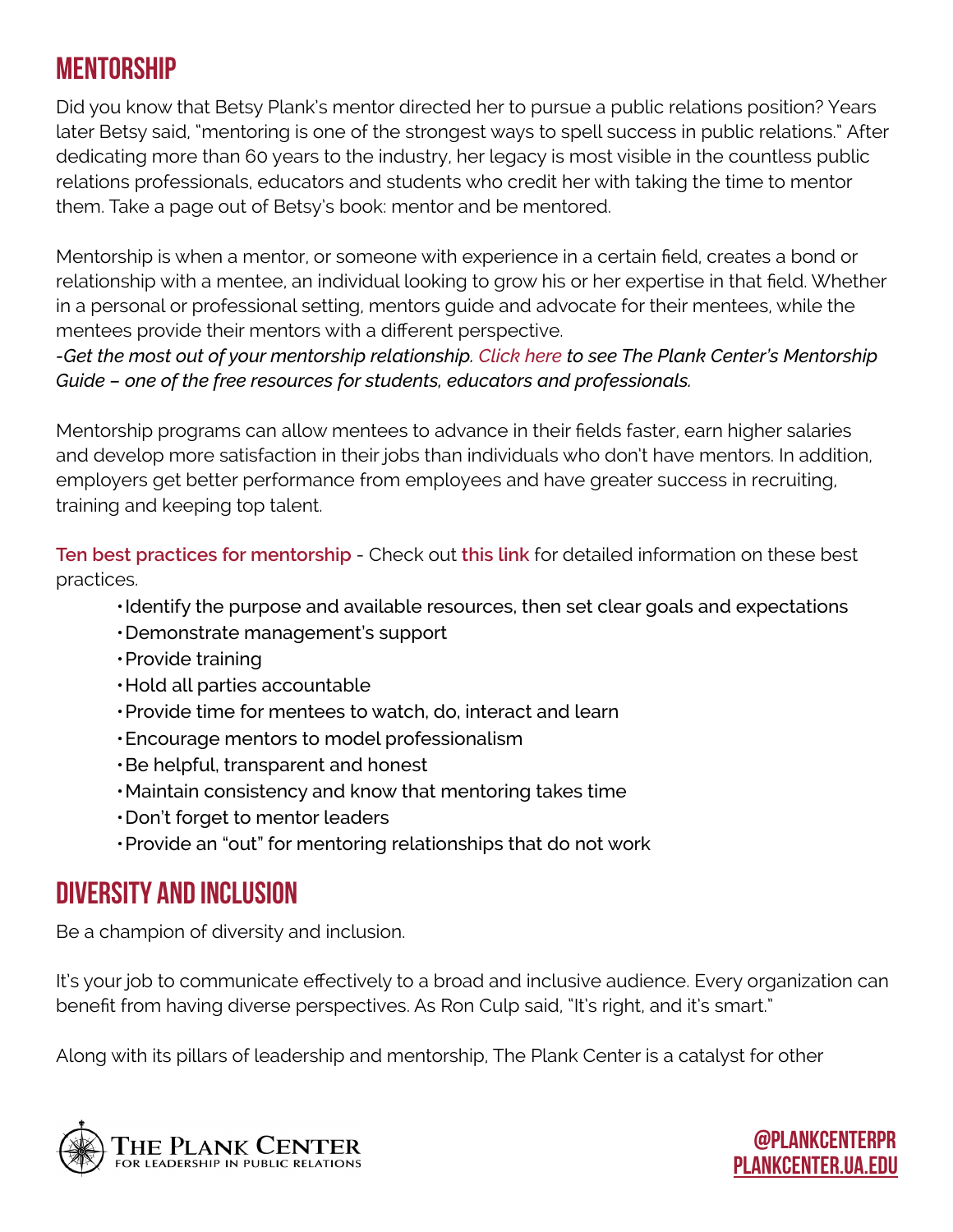professional organizations to help identify and bridge gaps and assist organizations seeking to adopt best-in-class practices in the area of diversity and inclusion.

Through its diversity and inclusion **[research](http://plankcenter.ua.edu/wp-content/uploads/2016/07/PR-industry-DI-trends-and-research-highlights.pdf)**, The Center has identified ways to incorporate diversity and inclusion into the classroom, boardroom and workplace. Take these lessons, ideas and values and incorporate them into all aspects of your leadership now and throughout your career.

•Hire qualified employees who are diverse based on race/ethnicity, and include them, as well as Caucasian women, at top levels.

•Create a mentorship program and other opportunities to advance the careers of diverse practitioners.

•Establish a multicultural group that can work on improving diversity in the classroom and workplace.

•Inspire a culture that promotes micro-affirmations and discourages micro-inequities.

•Change attitudes toward diversity in the classroom and workplace. Build alliances across identity groups. People from all backgrounds should understand the importance of diversity.

•Promote diverse, qualified practitioners to senior positions.

•Ensure equal workload despite identity makers.

•Intermix work to get a better understanding of cultures.

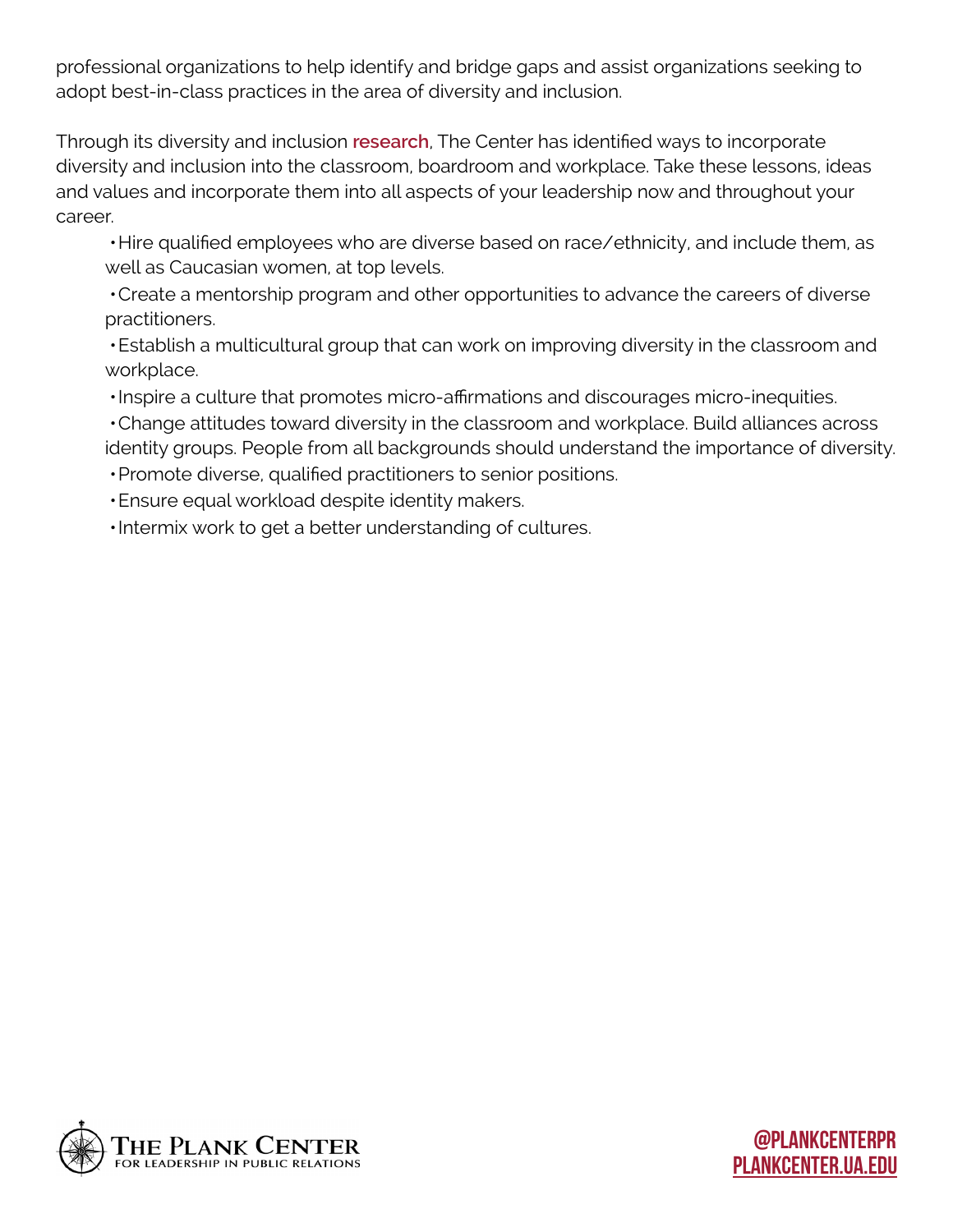### **SCHOLARSHIPS**

Below are some opportunities to help advance educational opportunities.

#### **[The Plank Center Summit Scholarship](http://plankcenter.ua.edu/the-plank-summit/summit-scholarship/)**

The Plank Center's Summit is an annual event that is held in Chicago to help students, professionals and educators gain a deeper understanding of the profession and learn best practices within the field. It offers a unique opportunity for public relations students to gain professional insights and to see, hear from and network with successful professionals and their peers. The scholarship includes roundtrip air travel (or other transportation), a one-night stay at the Union League Club, one ticket to the Milestones in Mentoring Gala and one ticket to the Plank Summit, totaling an estimated \$1,500.

#### **[Public Relations Student Society of America \(PRSSA\)](http://prssa.prsa.org/scholarships-and-awards/)**

Each year PRSSA presents more than \$30,000 in scholarships and awards to members and Chapters who exhibit outstanding merit in public relations. Apply for a scholarship, submit your best work or enter one of the many national competitions to find out how PRSSA can enhance and help fund — your education.

#### **[PRSA Foundation](http://www.prsafoundation.org/scholarships-awards/)**

The PRSA Foundation invests in the next generation of public relations practitioners by awarding scholarships and grants to students active in PRSSA campus Chapters, as well as other deserving undergraduate and graduate students.

#### **[Institute for Public Relations](https://instituteforpr.org/event/deadline-makovsky-best-masters-thesis-application/)**

The winner receives a \$2,000 grant. The winner's faculty advisor receives a \$1,000 cash grant. The winner and advisor will each receive a complimentary ticket to attend the IPR Annual Distinguished Lecture & Awards Dinner on November 28, 2018. Makovsky will pay for travel and hotel arrangements for the winner only. IPR awards an outstanding master's thesis.

#### **[The LaGrant Foundation](https://www.lagrantfoundation.org/Scholarship%20Program)**

The LAGRANT Foundation (TLF) awards multiple scholarships each year. The scholarship recipient receives a trip where he or she participates in career building activities. This includes a welcome dinner with a keynote speaker, two day-long career development workshops, and a scholarship and donor recognition reception. During these activities, students meet industry professionals, and network and gain exposure to the advertising, marketing and public relations world.

#### PANIEATIVIV. SHARE THESE SCHOLARSHIPS OPPORTUNITIES WITH YOUR STUDENT ORGANIZATIONS.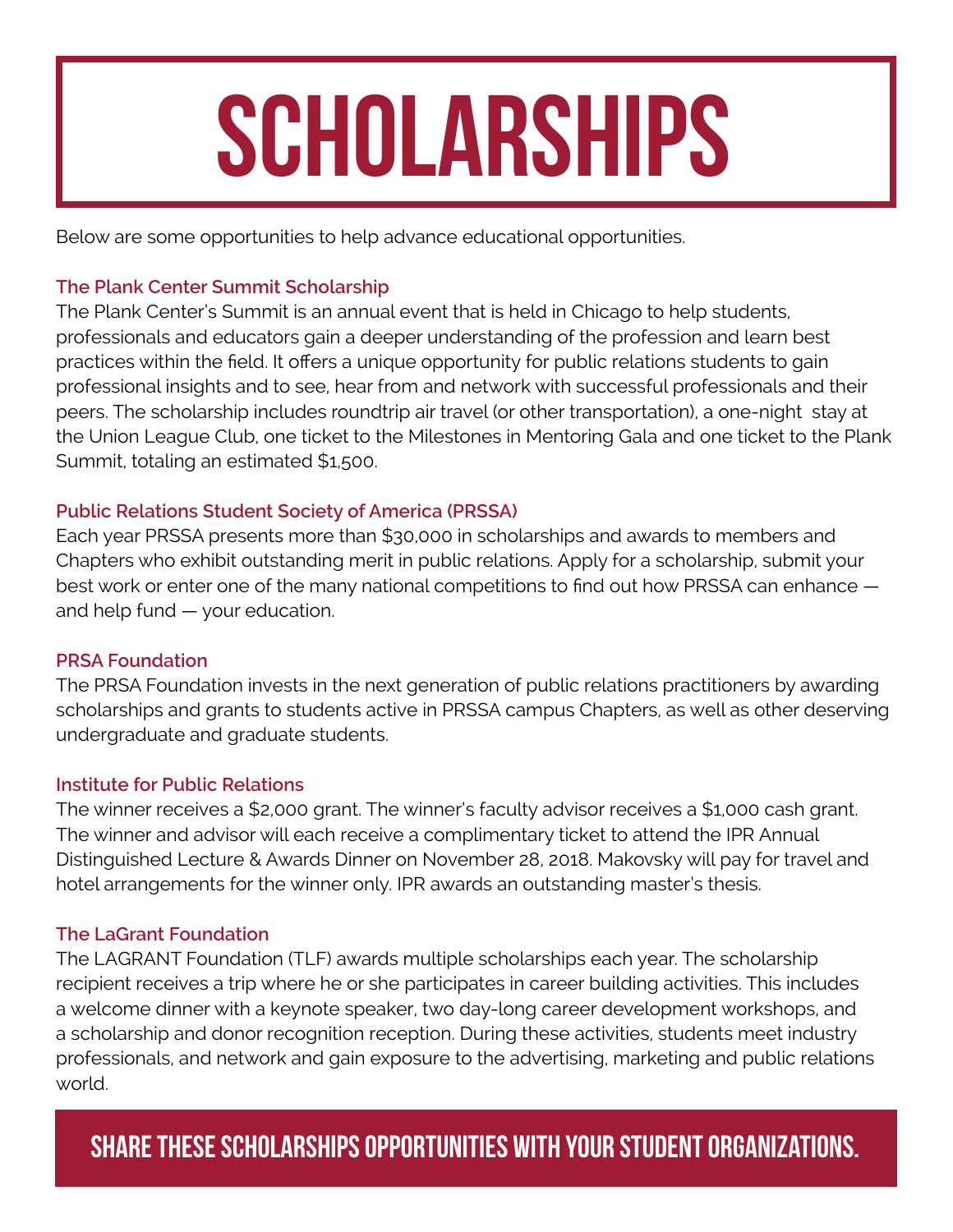## Other resources

#### Lead a successful team

An important key to being a great leader is often the most overlooked — self-reflection and self-awareness. Take the **[Myers-Briggs Type Indicator](https://www.mbtionline.com/?utm_source=MBF&utm_medium=link&utm_campaign=online)** to discover your own **[personality type](http://www.myersbriggs.org/my-mbti-personality-type/mbti-basics/the-16-mbti-types.htm?bhcp=1)**.

Learn and cultivate your leadership skills. **[This website](https://www.skillsyouneed.com/)** helps you identify personal, interpersonal, leadership and learning skills, along with much more. Take quizzes to help classify your leadership style.

#### Encourage team members to be self-aware. Understanding your team members will pay off in the long-run.

#### Bridge to career

According to The Center's co-sponsored research study on **[Millennial Communication](http://plankcenter.ua.edu/resources/research/millennial-communication-professionals-in-the-workplace/)  [Professionals,](http://plankcenter.ua.edu/resources/research/millennial-communication-professionals-in-the-workplace/)** millennials have a passion for strong leadership, are digital savvy, and place high emphasis on diversity, social corporate responsibility and transparency.

Making the transition from student to young professional can be exciting and terrifying at the same time. When making that transition, remember:

**•**The habits you develop during college are the same habits you will exhibit in the workforce, so make sure your habits are good ones.

**•**Establish a routine to help you get and stay on schedule.

-The real world is ever-changing, so "public relations people need to be eternal students."

**•**Similar to communication, interviews are two-way. You are interviewing the organization just as much as the organization is interviewing you.

[PLANKCENTER.UA.EDU](http://plankcenter.ua.edu/)

@Plankcenterpr

**•**Find a company culture that aligns with your moral compass.

**•**Don't be afraid to seek out mentors and mentor others.

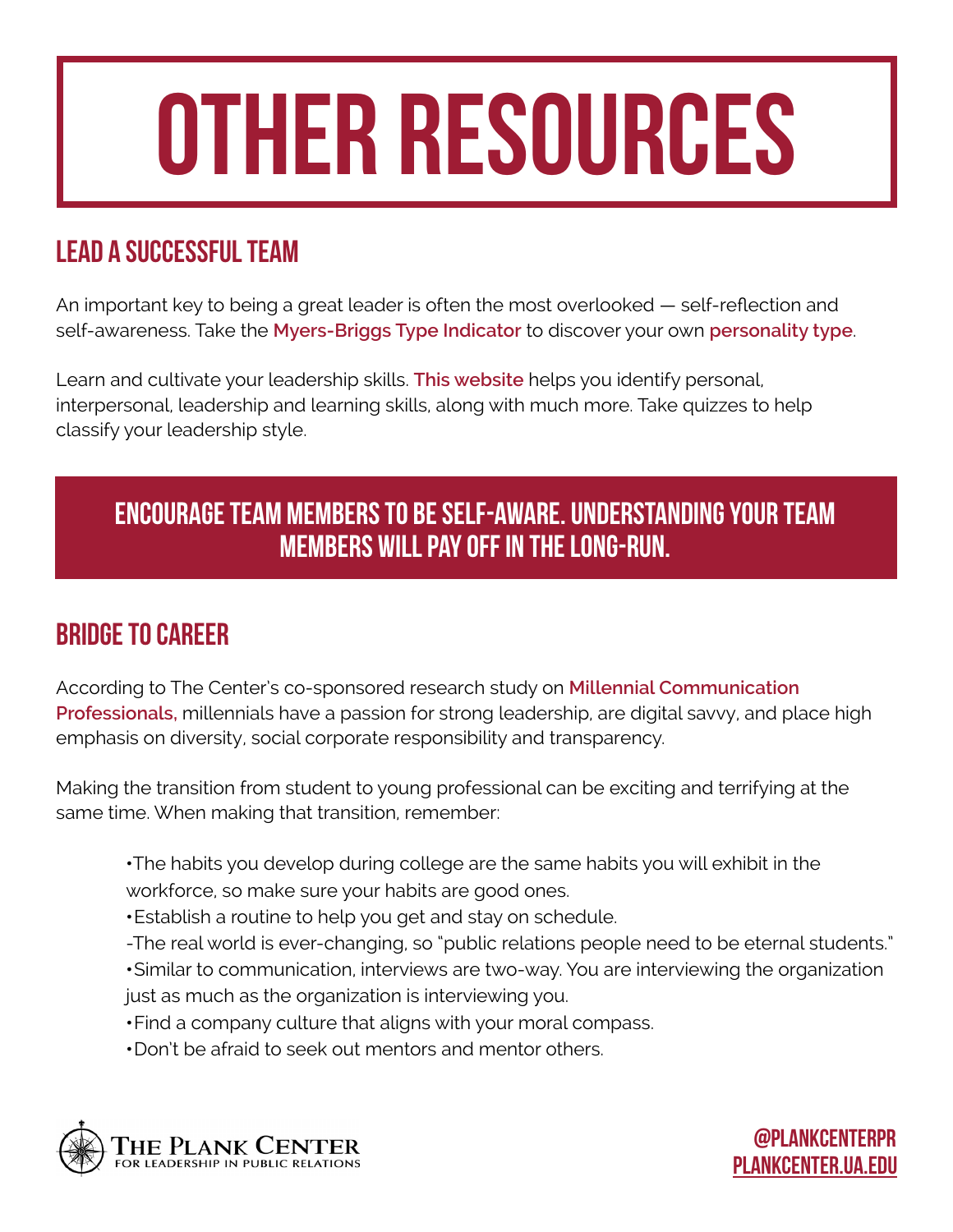## meet betsy plank

#### WHO IS #BETSYPLANK?

Known as the First Lady of public relations, Betsy Plank created a legacy during her 63 years in the field as a professional who inspired, educated and advocated. After graduating from The University of Alabama in 1944, Betsy built a public relations career in corporate, agency and nonprofit settings. She spent the majority of her professional life in Chicago, discovering the importance of mentorship, leadership and eternal learning. In May 2010, Betsy passed away,

but her legacy spans the countless generations she mentored along the way and continues on through The Plank Center's programs and initiatives to develop public relations leaders and advance the profession.

**Betsy gave many speeches and her words are as relevant today as they were during her career.**

#### Betsy Plank's Baker's Dozen

Betsy was a pioneer for public relations education — she was the co-chair of the 1987 national commission to develop guidelines for the undergraduate public relations curriculum, served on accrediting teams at many universities and spoke to numerous student groups and classes. In several speeches, she referenced her "Baker's Dozen for Public Relations Students."



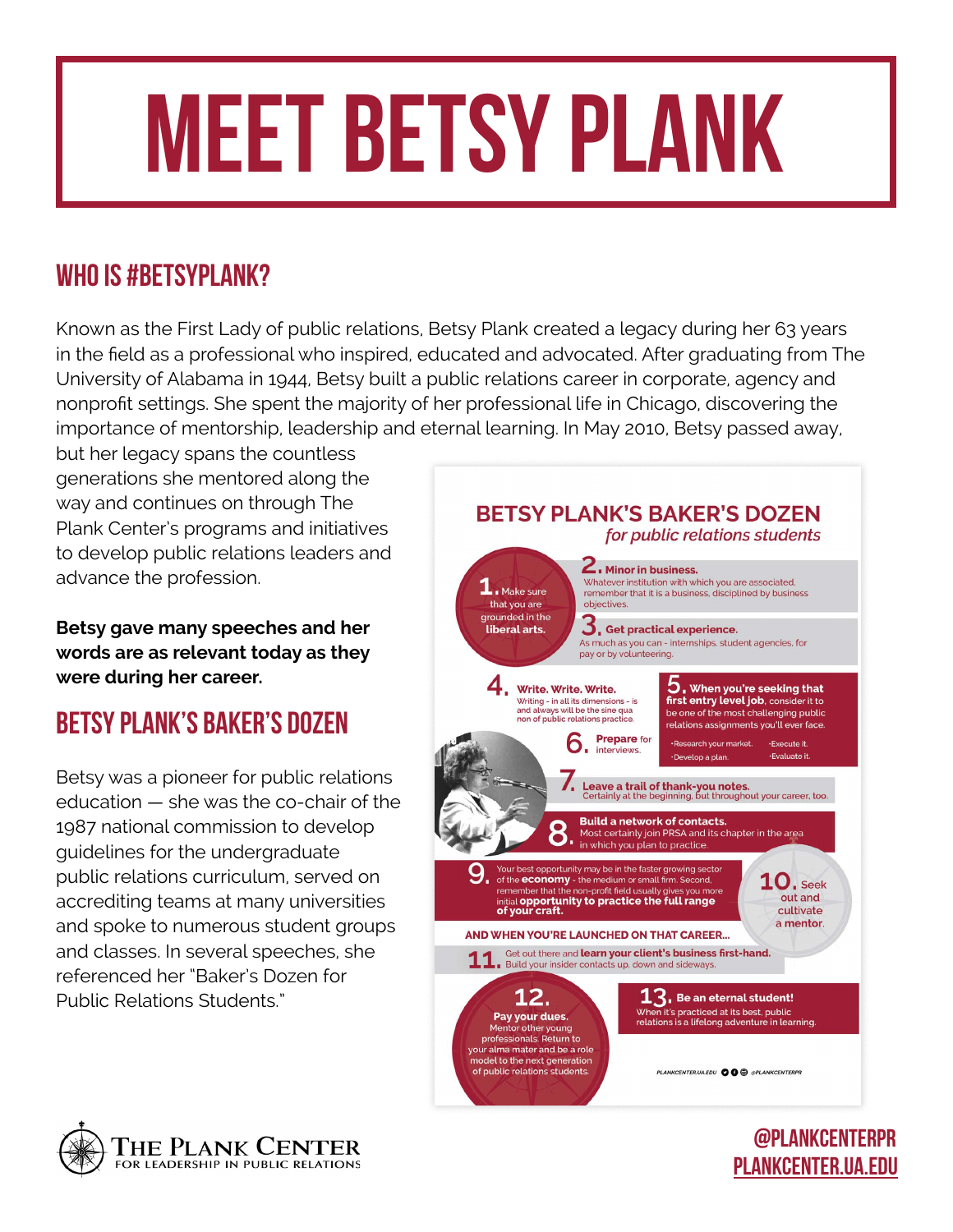#### Betsy Plank's Lessons Learned

In a speech, Betsy referred to her lessons learned, stating, "if I were starting my career all over, these are the lessons that would have the most currency."

Betsy lived almost two career lifetimes in public relations. It's "pretty ironic since when I was in college, who had ever heard of it? And my mother, bless her, always thought public relations sounded like something no nice girl should be involved with." She went on to add that she "cannot recall ever having consciously planned one single step of the career way," but she did have her own professional commandments:

- 1. Be an eternal student.
- 2. Learn your client's business.
- 3. Learn your client's business culture.
- 4. Embrace client problems because they give us tenure.
- 5. Say yes to every opportunity.
- 6. Consider work as grown-up play.
- 7. Factor personal values into every career decision.
- 8. Leave a job when it doesn't challenge you.
- 9. Invest something in the profession you practice.
- 10. And if wedlock is part of your life, make sure you marry a saint.